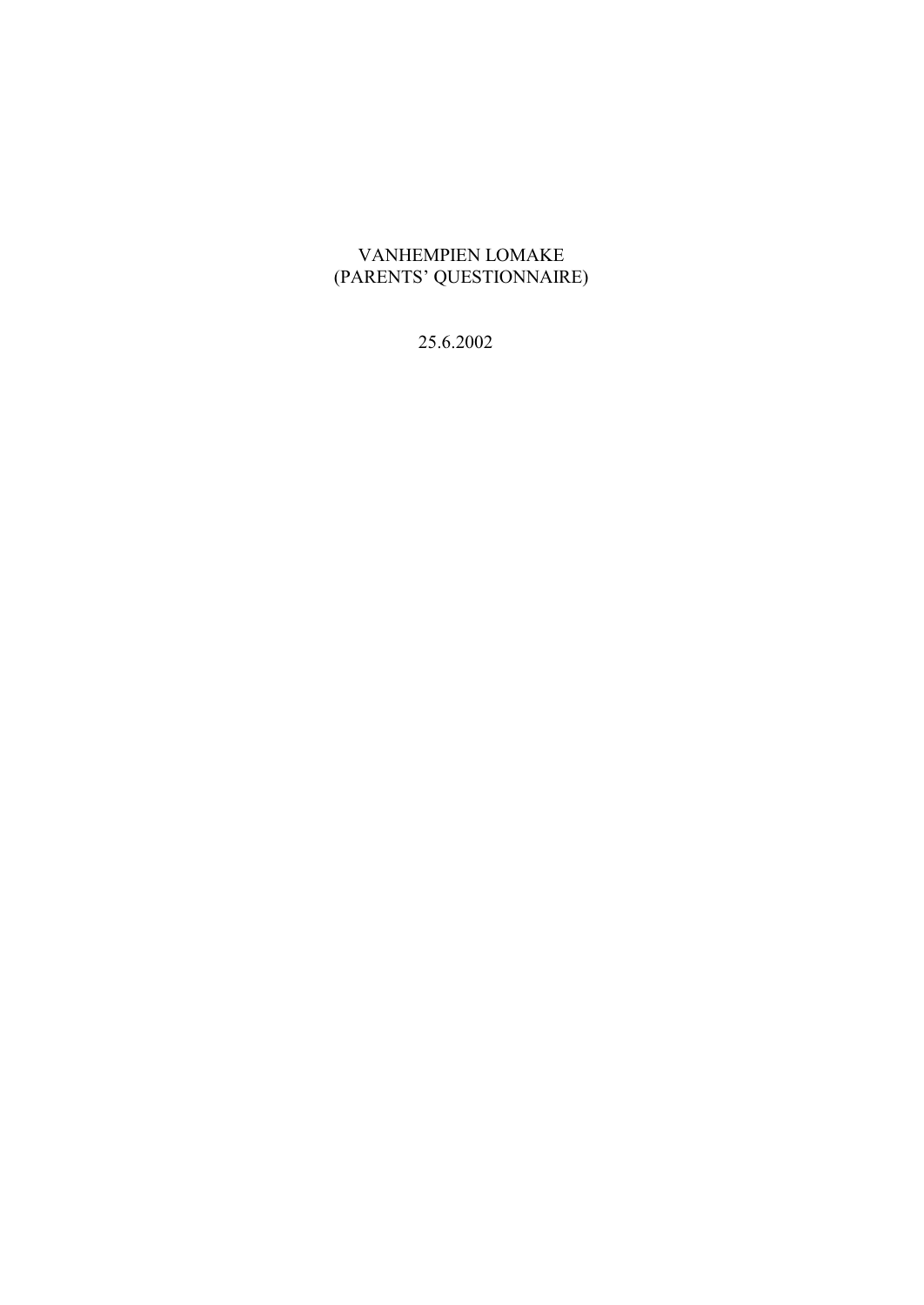[page 3]

To answer the questionnaire:

The questionnaire is easy to fill out. For each question, circle one of the answer alternatives. The alternatives are numbered.

For some of the questions, you will be asked to write your answers in the space provided.

If you need to change your answer, draw a cross over the incorrect choice.

On the next page is a series of common descriptions of children's behavior. We ask you to evaluate both of the twins, first twin A and then twin B.

Evaluate the child in relation to each question. In the top right-hand corner of the character descriptions you will see your child's name. Read each description, one at a time, and evaluate the child by writing a 3, 2, 1 or 0 in the spaces under the name. The bases for choosing either 3, 2, 1 or 0 are:

 $3$  = the characteristic in question fits the child very well, i.e. it is clearly observable in the child

 $2 =$  the characteristic in question is definitely displayed in the child, but is not as prominent as above

1= the characteristic in question is sometimes displayed in the child, but is not consistent or strong

 $0 = I$  have not observed the characteristic in question displayed at all in the child

Example:

The child always has a good appetite 3

(The parents believe that the description fits the child very well, i.e., the child always has a good appetite.)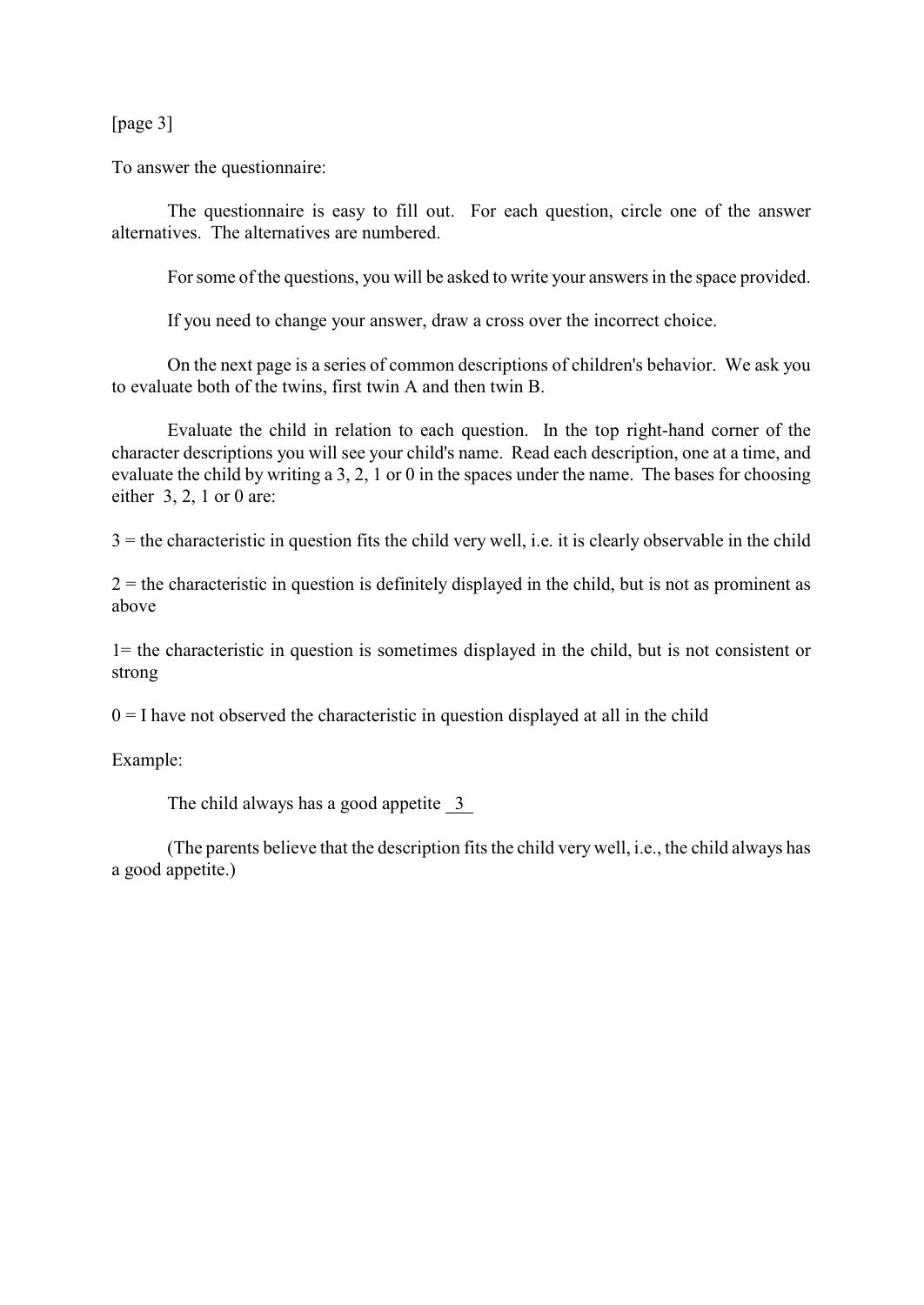[page 4-5]

Answer alternatives

 $3$  = the characteristic in question fits the child very well, i.e. it is clearly observable in the child

 $2 =$  the characteristic in question is definitely displayed in the child, but is not as prominent as above

1= the characteristic in question is sometimes displayed in the child, but is not consistent or strong

 $0 = I$  have not observed the characteristic in question displayed at all in the child

First, we ask you to consider Child A:

| <b>CHILD'S NAME</b>                                                                                  |  |
|------------------------------------------------------------------------------------------------------|--|
| When you have a group of children visiting, your child would be good at<br>1.<br>leading group play. |  |
| Is friendly to other people.<br>2.                                                                   |  |
| Is sad and depressed.<br>3.                                                                          |  |
| Is restless and can't sit still.<br>4.                                                               |  |
| Is calm and patient.<br>5.                                                                           |  |
| Is easily bothered if other people are mean to him/her.<br>6.                                        |  |
| Tries to act reasonably even in difficult situations.<br>7.                                          |  |
| Has difficulties concentrating.<br>8.                                                                |  |
| Excludes people from the group by saying, for example, "we don't want<br>9.<br>to be with him/her".  |  |
| 10. Is shy in front of other students.                                                               |  |
| 11. Acts before thinking.                                                                            |  |
| 12. Sorts things out through discussion.                                                             |  |
| 13. Teases other people and becomes violent for no reason.                                           |  |
| 14. Is lonely, has no friends.                                                                       |  |
| 15. Talks all the time.                                                                              |  |
| 16. Defends those weaker and smaller.                                                                |  |
| 17. Does not listen to directions.                                                                   |  |
| 18. Spreads rumors about other people's personal matters.                                            |  |
| 19. Is scared and gets tense by new things and situations.                                           |  |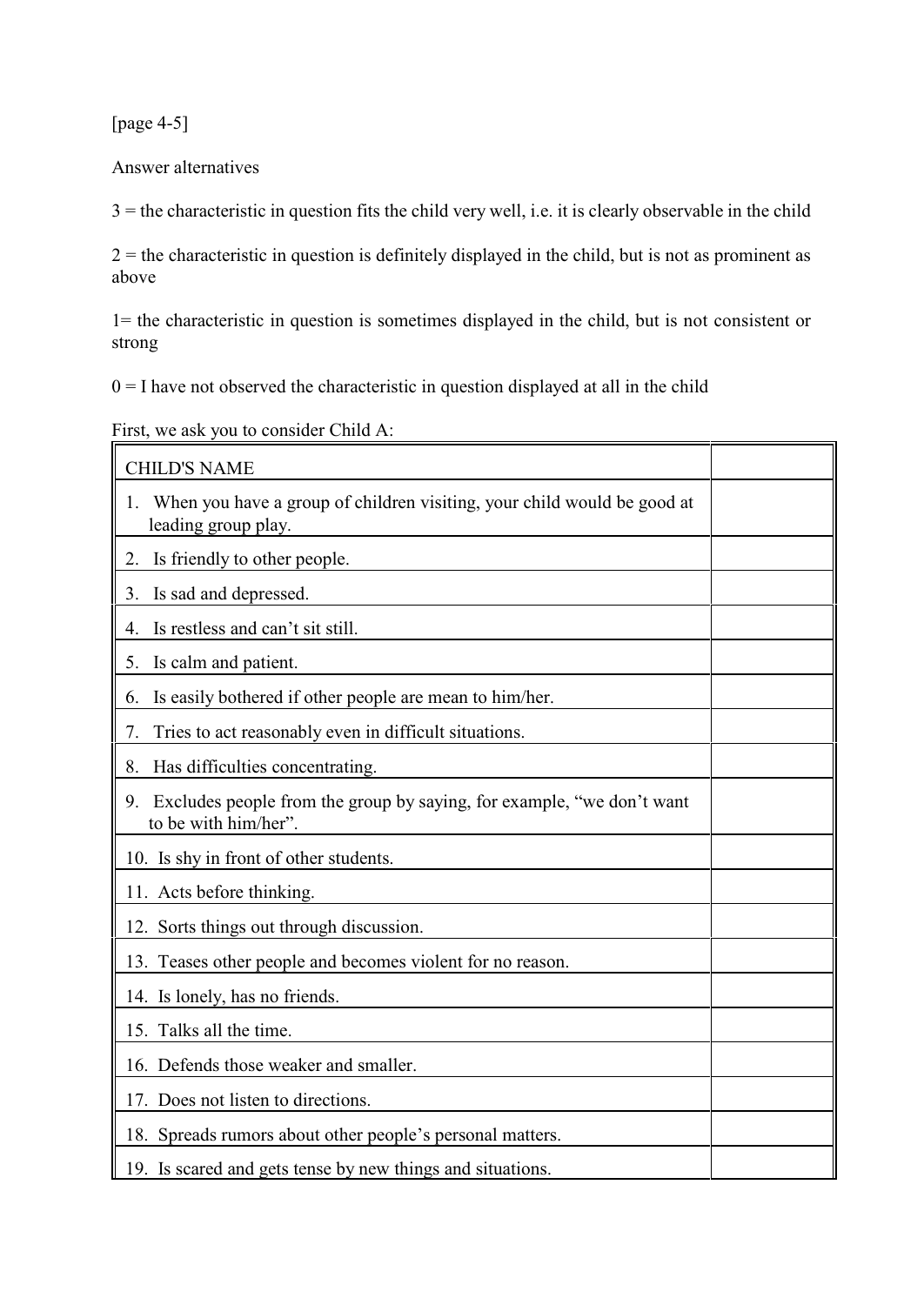| 20. Is a student everyone can trust.                                                                 |
|------------------------------------------------------------------------------------------------------|
| 21. If he/she gets angry at someone, he/she might hit, push, kick, or throw<br>something at him/her. |
| 22. Is with others during breaks and after school.                                                   |
| 23. Avoids difficult situations by doing something else.                                             |
| 24. Is often worried                                                                                 |
| 25. Teases smaller and weaker students.                                                              |
| 26. Helps others when they need it.                                                                  |
| 27. Scolds people he/she is upset with.                                                              |
| 28. Does not argue with other people.                                                                |
| 29. Is too impatient to wait for his/her own turn.                                                   |
| 30. The child is well-liked among peers.                                                             |
| 31. Runs about and climbs everywhere in spite of warnings.                                           |
| 32. Clings to adults or is too dependent.                                                            |
| 33. Is disobedient at home.                                                                          |
| 34. Is conscientious with homework.                                                                  |
| 35. Gets teased and taunted a lot.                                                                   |
| 36. Is forgetful.                                                                                    |
| 37. Was hyperactive before school age.                                                               |
| 38. Is enthusiastic about going to school.                                                           |
| 39. Has difficulty learning (describe each shortly):<br>a) Reading<br>b) Math<br>c) Other subjects   |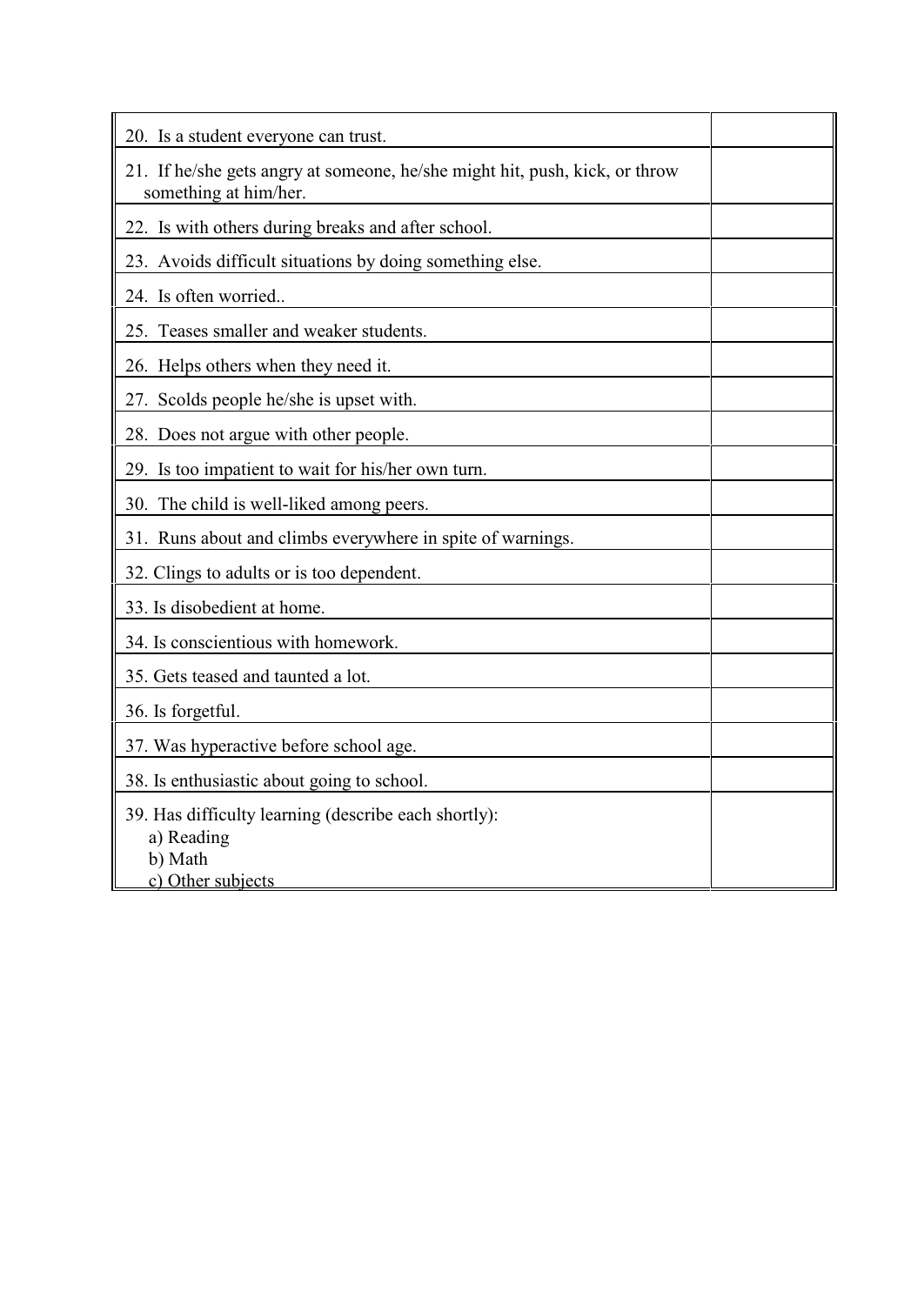[page 6-7]

Answer alternatives

 $3$  = the characteristic in question fits the child very well, i.e. it is clearly observable in the child

 $2 =$  the characteristic in question is definitely displayed in the child, but is not as prominent as above

1= the characteristic in question is sometimes displayed in the child, but is not consistent or strong

 $0 = I$  have not observed the characteristic in question displayed at all in the child

Now we ask you to consider Child B:

| <b>CHILD'S NAME</b>                                                                                 |  |
|-----------------------------------------------------------------------------------------------------|--|
| 1. When you have a group of children visiting, your child would be good at<br>leading group play.   |  |
| Is friendly to other people.<br>2.                                                                  |  |
| Is sad and depressed.<br>3.                                                                         |  |
| Is restless and can't sit still.<br>4.                                                              |  |
| Is calm and patient.<br>5.                                                                          |  |
| Is easily bothered if other people are mean to him/her.<br>6.                                       |  |
| Tries to act reasonably even in difficult situations.<br>7.                                         |  |
| Has difficulties concentrating.<br>8.                                                               |  |
| Excludes people from the group by saying, for example, "we don't want<br>9.<br>to be with him/her". |  |
| 10. Is shy in front of other students.                                                              |  |
| 11. Acts before thinking.                                                                           |  |
| 12. Sorts things out through discussion.                                                            |  |
| 13. Teases other people and becomes violent for no reason.                                          |  |
| 14. Is lonely, has no friends.                                                                      |  |
| 15. Talks all the time.                                                                             |  |
| 16. Defends those weaker and smaller.                                                               |  |
| 17. Does not listen to directions.                                                                  |  |
| 18. Spreads rumors about other people's personal matters.                                           |  |
| 19. Is scared and gets tense by new things and situations.                                          |  |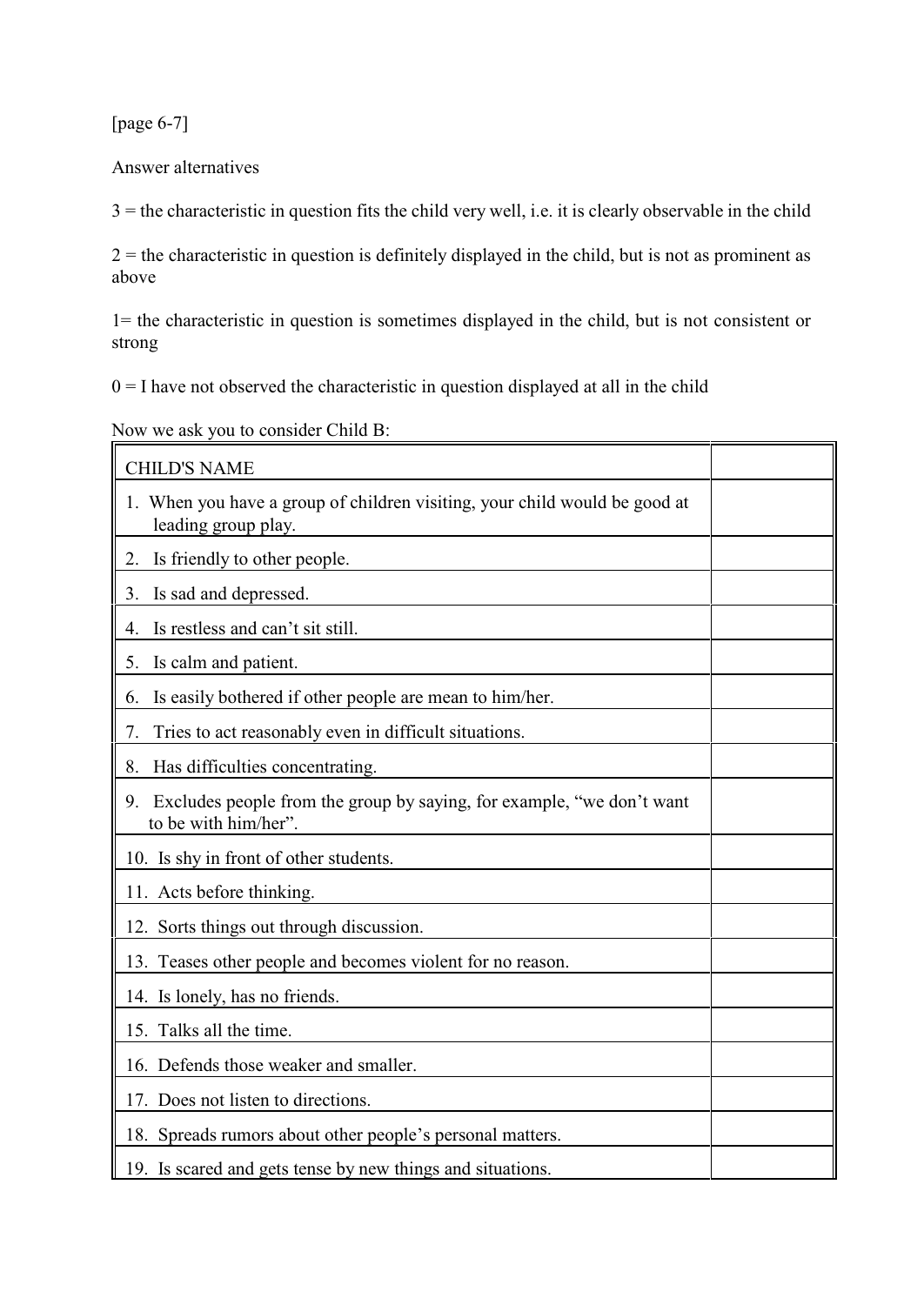| 20. Is a student everyone can trust.                                                                 |
|------------------------------------------------------------------------------------------------------|
| 21. If he/she gets angry at someone, he/she might hit, push, kick, or throw<br>something at him/her. |
| 22. Is with others during breaks and after school.                                                   |
| 23. Avoids difficult situations by doing something else.                                             |
| 24. Is often worried.                                                                                |
| 25. Teases smaller and weaker students.                                                              |
| 26. Helps others when they need it.                                                                  |
| 27. Scolds people he/she is upset with.                                                              |
| 28. Does not argue with other people.                                                                |
| 29. Is too impatient to wait for his/her own turn.                                                   |
| 30. The child is well-liked among peers.                                                             |
| 31. Runs about and climbs everywhere in spite of warnings.                                           |
| 32. Clings to adults or is too dependent.                                                            |
| 33. Is disobedient at home.                                                                          |
| 34. Is conscientious with homework.                                                                  |
| 35. Gets teased and taunted a lot.                                                                   |
| 36. Is forgetful.                                                                                    |
| 37. Was hyperactive before school age.                                                               |
| Is enthusiastic about going to school.<br>38.                                                        |
| 39. Has difficulty learning (describe each shortly):<br>a) Reading<br>b) Math<br>c) Other subjects   |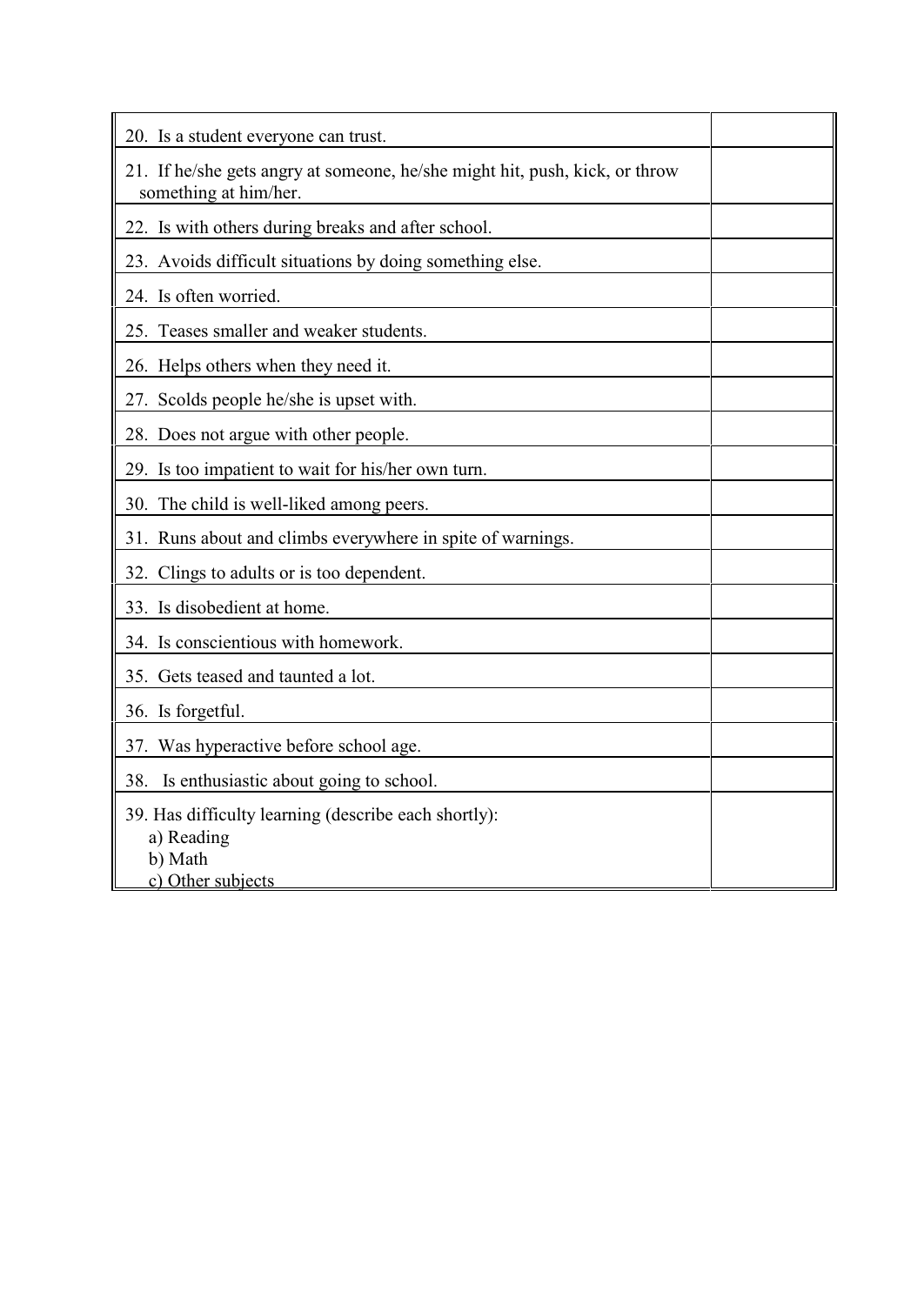[page 8]

l

 $\overline{a}$ 

### THE FOLLOWING QUESTIONS CONCERN READING AND DIFFICULTIES IN LEARNING

40. At what age did the child reach such reading skills that he/she started to read books, comics or magazines or newspapers out of his/her own interest?

Twin A Twin B years years years does not read does not read

41. Are there people in your family who have or have had difficulties in reading and writing? Circle the correct alternative.

| The twins' father                           | Yes/No |
|---------------------------------------------|--------|
| The twins' mother                           | Yes/No |
| One of the sisters or brothers of the twins | Yes/No |
| One of the twins' grandparents              | Yes/No |

If someone in your family has or has had difficulties in reading or writing, describe shortly how the difficulties show:

If someone in your family has had difficulties in mathematics, describe shortly who the person is and how the difficulties show:

42. Are the twins especially gifted in any area? Circle yes or no for every subject question.

|                         | Twin A                         | Twin B                         |
|-------------------------|--------------------------------|--------------------------------|
| Music                   | 1. Yes<br>2. Somewhat          | 1. Yes<br>2. Somewhat          |
|                         | 3. No                          | 3. No                          |
| Drawing, painting, etc. | 1. Yes<br>2. Somewhat<br>3. No | 1. Yes<br>2. Somewhat<br>3. No |
| Physical exercise       | 1. Yes<br>2. Somewhat<br>3. No | 1. Yes<br>2. Somewhat<br>3. No |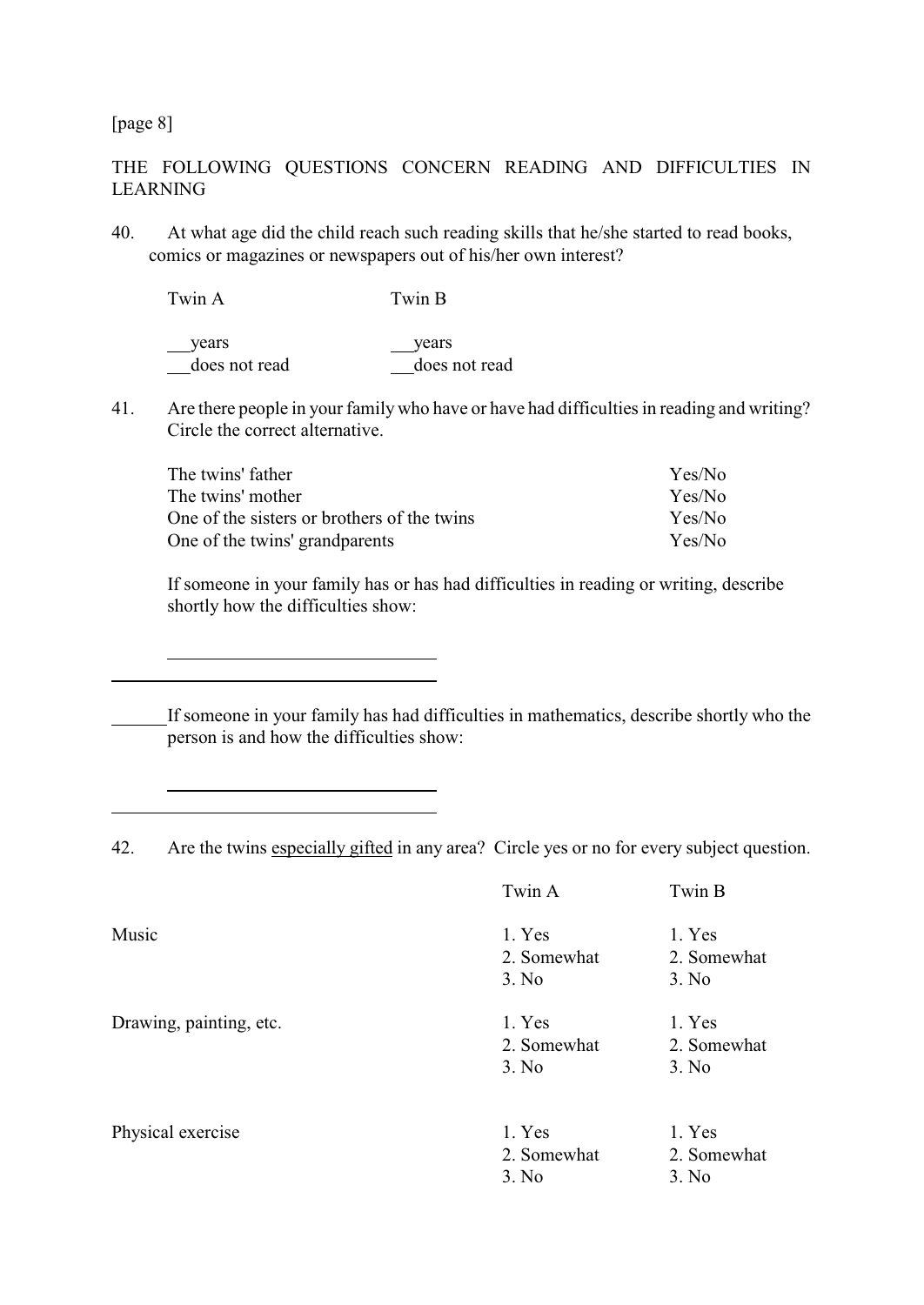Crafts 1. Yes 1. Yes 1. Yes 2. Somewhat 2. Somewhat 3. No<br>3. No 3. No Oral presentation, acting  $\begin{array}{ccc} 1. & \text{Yes} & 1. & \text{Yes} \\ 2. & \text{Somewhat} & 2. & \text{Somewhat} \end{array}$ 2. Somewhat 3. No 3. No Writing skills 1. Yes 1. Yes 1. Yes 2. Somewhat 2. Somewhat 2. Somewhat 2. Somewhat 2. Somewhat  $\frac{1}{2}$ 2. Somewhat 2. Son<br>3. No 3. No

3. No

- 
- 
- 
-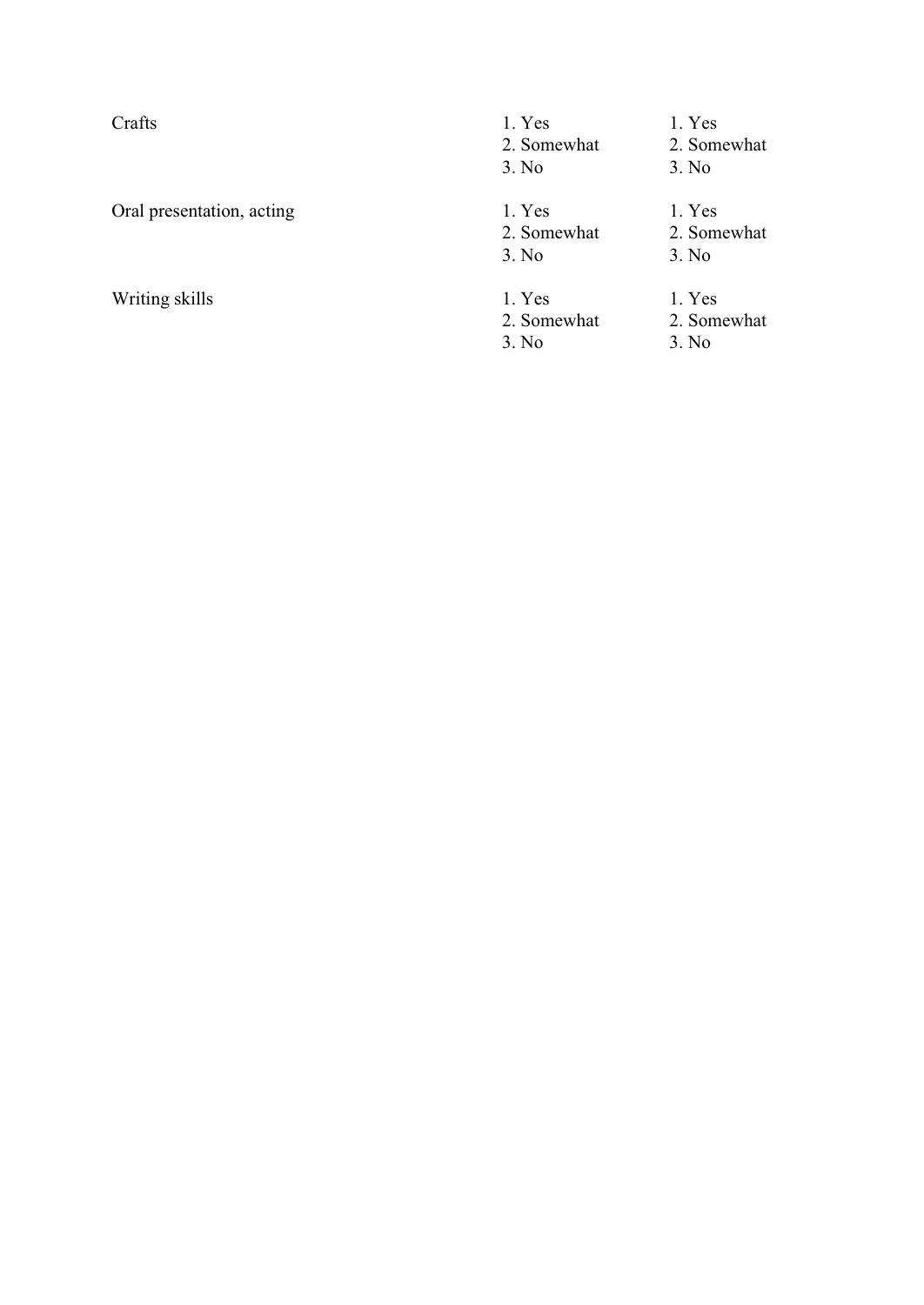[page 9-10]

### THE FOLLOWING QUESTIONS CONCERN THE CHILD'S LEISURE TIME AND RELATIONS BETWEEN FAMILY MEMBERS.

43. I know where and with whom the child is when he/she is not at home.

| Twin A            | Twin B            |
|-------------------|-------------------|
| 1 Almost always   | 1 Almost always   |
| 2 Usually         | 2 Usually         |
| 3 Sometimes       | 3 Sometimes       |
| 4 Rarely or never | 4 Rarely or never |

44. I know what the child is interested in and what his/her hobbies are.

| 1 Almost always   | 1 Almost always   |
|-------------------|-------------------|
| 2 Usually         | 2 Usually         |
| 3 Sometimes       | 3 Sometimes       |
| 4 Rarely or never | 4 Rarely or never |

Twin A Twin B

45. I know the child's daily schedule.

| Twin A            | Twin B            |
|-------------------|-------------------|
| 1 Almost always   | 1 Almost always   |
| 2 Usually         | 2 Usually         |
| 3 Sometimes       | 3 Sometimes       |
| 4 Rarely or never | 4 Rarely or never |

46. I listen to the child's opinions.

| 1 Almost always   | 1 Almost always   |
|-------------------|-------------------|
| 2 Usually         | 2 Usually         |
| 3 Sometimes       | 3 Sometimes       |
| 4 Rarely or never | 4 Rarely or never |

Twin A Twin B

47. Evaluate how well the following statements concerning your Twin A and his/her upbringing apply to you.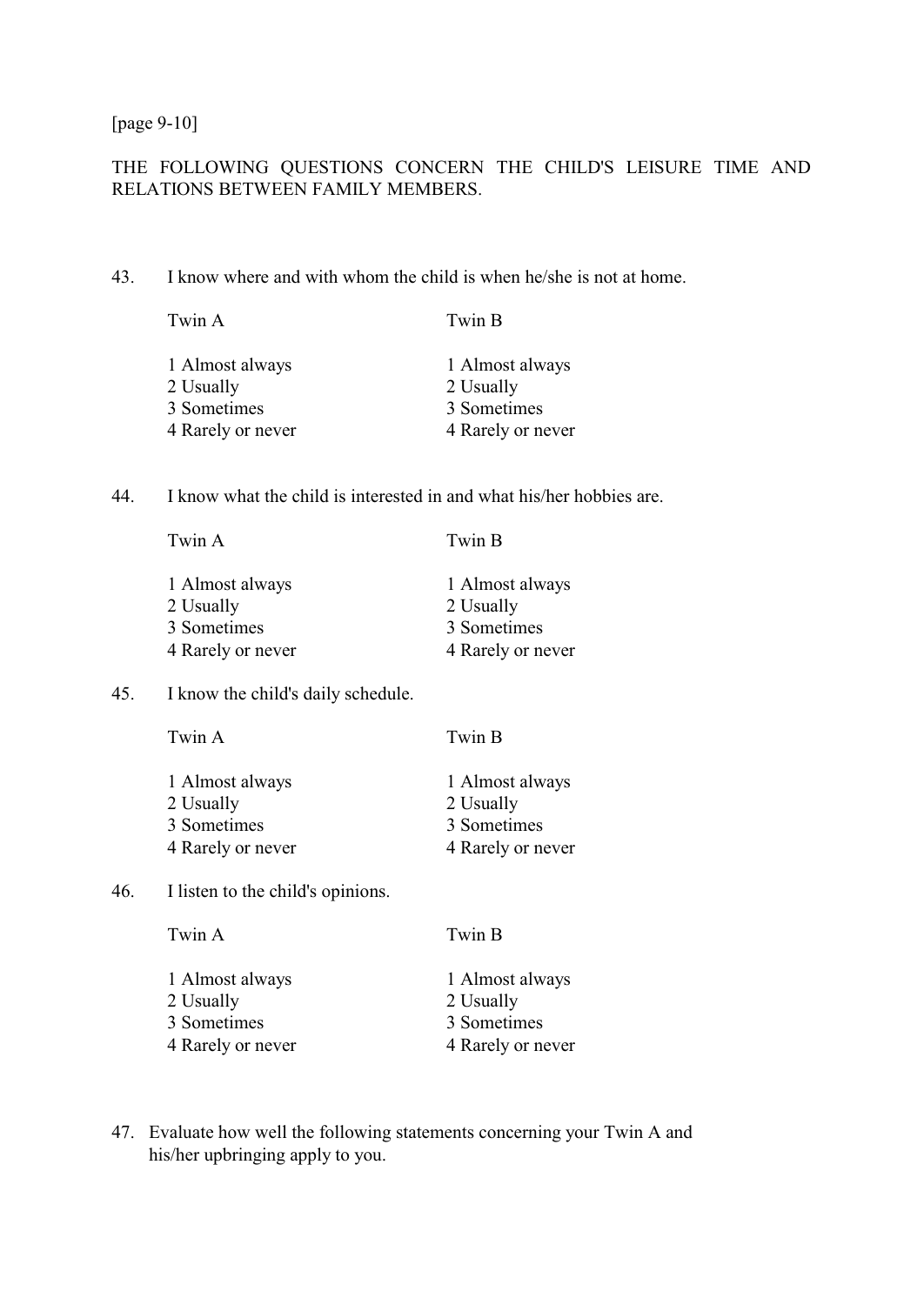|     |                                                                                            | does not<br>describe<br>me at all | describes<br>me to<br>some degree | describes<br>me well | describes<br>me very<br>well |  |
|-----|--------------------------------------------------------------------------------------------|-----------------------------------|-----------------------------------|----------------------|------------------------------|--|
| 1.  | I often tell my child that I appreciate<br>what she/he tries out or achieves.              | 1                                 | $\overline{2}$                    | 3                    | $\overline{4}$               |  |
| 2.  | I encourage my child to be<br>independent.                                                 | $\mathbf{1}$                      | $\overline{2}$                    | 3                    | $\overline{4}$               |  |
| 3.  | I believe praise is more effective<br>than punishment.                                     | 1                                 | $\overline{2}$                    | 3                    | 4                            |  |
| 4.  | I have many more problems<br>raising my child than I expected.                             | $\mathbf{1}$                      | $\overline{2}$                    | 3                    | 4                            |  |
| 5.  | When my child does something<br>that is not allowed I usually<br>punish him/her.           | $\mathbf{1}$                      | $\overline{2}$                    | 3                    | 4                            |  |
| 6.  | I respect my child's opinions.                                                             | 1                                 | $\overline{2}$                    | 3                    | 4                            |  |
| 7.  | I believe scolding and criticism<br>is helpful to a child.                                 | $\mathbf{1}$                      | $\overline{2}$                    | 3                    | 4                            |  |
| 8.  | I let my child know when I'm angry.                                                        | 1                                 | $\overline{2}$                    | 3                    | 4                            |  |
| 9.  | My child should learn that rules<br>and customs are important<br>in our family.            | $\mathbf{1}$                      | $\overline{2}$                    | 3                    | 4                            |  |
| 10. | I teach my child that one always<br>has to pay for one's misdeeds.                         | $\mathbf{1}$                      | $\overline{2}$                    | 3                    | 4                            |  |
| 11. | I often joke with my child.                                                                | $\mathbf{1}$                      | $\overline{2}$                    | 3                    | 4                            |  |
| 12. | I do not allow my child to question<br>my decisions.                                       | $\mathbf{1}$                      | $\overline{2}$                    | 3                    | $\overline{4}$               |  |
| 13. | I talk it over and reason with my<br>child when he/she misbehaves.                         | $\mathbf{1}$                      | $\overline{2}$                    | 3                    | 4                            |  |
| 14. | When I think about the kind of<br>parent I am, I often feel guilty or<br>bad about myself. | $\mathbf{1}$                      | $\mathbf{2}$                      | 3                    | $\overline{4}$               |  |
| 15. | I believe that physical punishment<br>is the best way to control my child.                 | 1                                 | $\overline{2}$                    | 3                    | 4                            |  |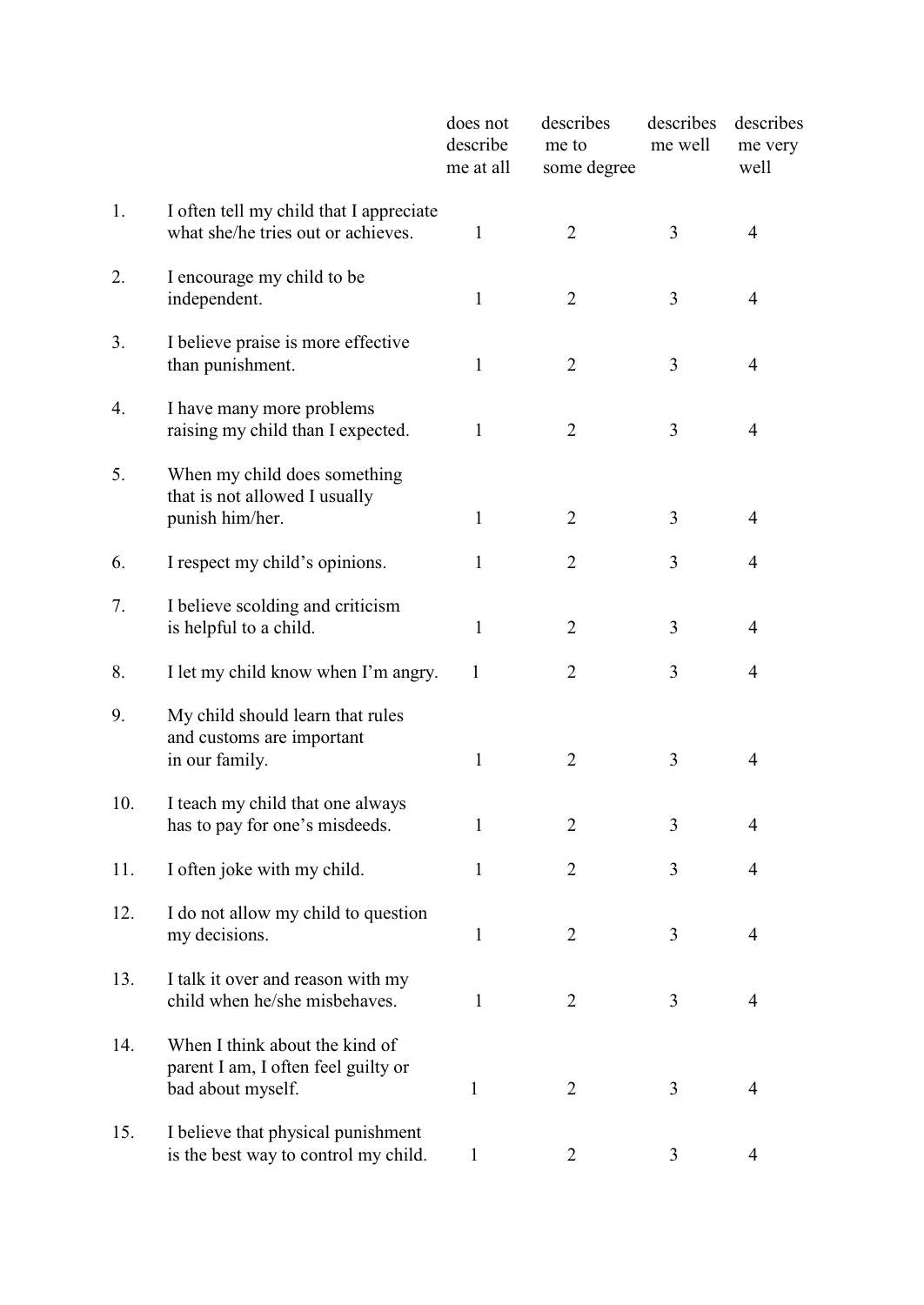| 16. | My child should learn how to<br>behave properly towards his/her<br>parents.                | $\mathbf{1}$ | $\overline{2}$ | 3              | $\overline{4}$ |
|-----|--------------------------------------------------------------------------------------------|--------------|----------------|----------------|----------------|
| 17. | I guide my child by warning<br>him/her about the bad things that<br>may happen to him/her. | $\mathbf{1}$ | $\overline{2}$ | 3              | $\overline{4}$ |
| 18. | I often feel that the task of<br>upbringing is too much for me.                            | $\mathbf{1}$ | $\overline{2}$ | 3              | $\overline{4}$ |
| 19. | I often show my child that I<br>love him.                                                  | $\mathbf{1}$ | $\overline{2}$ | 3              | $\overline{4}$ |
| 20. | I find myself less able to take<br>care of my child than I thought<br>I would have been.   | 1            | $\overline{2}$ | 3              | $\overline{4}$ |
| 21. | I am easygoing and relaxed with<br>my child.                                               | $\mathbf{1}$ | $\overline{2}$ | 3              | $\overline{4}$ |
| 22. | It is important that children obey<br>their parents.                                       | $\mathbf{1}$ | $\overline{2}$ | 3              | $\overline{4}$ |
| 23. | My child and I have a good<br>relationship.                                                | $\mathbf{1}$ | $\overline{2}$ | $\overline{3}$ | $\overline{4}$ |
| 24. | I usually take my child's<br>preferences into account in<br>making plans for the family.   | $\mathbf{1}$ | $\overline{2}$ | 3              | $\overline{4}$ |
| 25. | A child should not keep secrets<br>from their parents.                                     | $\mathbf{1}$ | $\overline{2}$ | 3              | $\overline{4}$ |

48. Evaluate how well the following statements concerning your Twin B and his/her upbringing apply to you.

|                |                                         | does not | describes describes   |         | describes |
|----------------|-----------------------------------------|----------|-----------------------|---------|-----------|
|                |                                         | describe | me to                 | me well | me very   |
|                |                                         |          | me at all some degree |         | well      |
|                |                                         |          |                       |         |           |
| $\mathbf{1}$ . | I often tell my child that I appreciate |          |                       |         |           |
|                | what she/he tries out or achieves.      |          | $\mathcal{D}$         |         |           |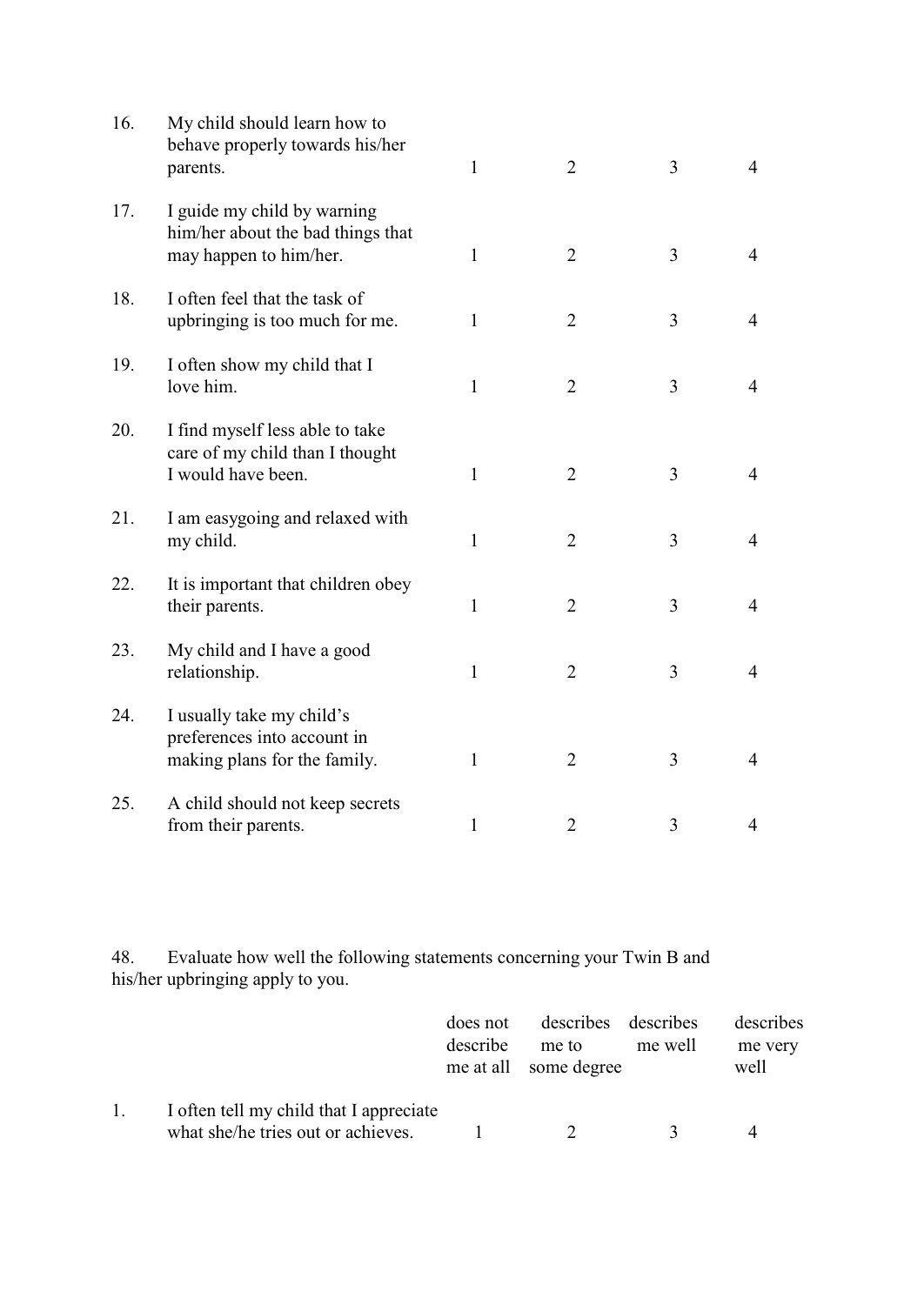| 2.  | I encourage my child to be<br>independent.                                                 | $\mathbf{1}$ | $\overline{2}$ | 3 | $\overline{4}$ |
|-----|--------------------------------------------------------------------------------------------|--------------|----------------|---|----------------|
| 3.  | I believe praise is more effective<br>than punishment.                                     | 1            | $\overline{2}$ | 3 | $\overline{4}$ |
| 4.  | I have many more problems<br>raising my child than I expected.                             | 1            | $\overline{2}$ | 3 | $\overline{4}$ |
| 5.  | When my child does something<br>that is not allowed I usually                              |              |                |   |                |
|     | punish him/her.                                                                            | 1            | $\overline{2}$ | 3 | 4              |
| 6.  | I respect my child's opinions.                                                             | 1            | $\overline{2}$ | 3 | 4              |
| 7.  | I believe scolding and criticism<br>is helpful to a child.                                 | $\mathbf{1}$ | $\overline{2}$ | 3 | $\overline{4}$ |
| 8.  | I let my child know when I'm angry.                                                        | 1            | $\overline{2}$ | 3 | $\overline{4}$ |
| 9.  | My child should learn that rules<br>and customs are important<br>in our family.            | 1            | $\overline{2}$ | 3 | 4              |
| 10. | I teach my child that one always<br>has to pay for one's misdeeds.                         | 1            | $\overline{2}$ | 3 | $\overline{4}$ |
| 11. | I often joke with my child.                                                                | 1            | $\overline{2}$ | 3 | $\overline{4}$ |
| 12. | I do not allow my child to question<br>my decisions.                                       | 1            | $\overline{2}$ | 3 | 4              |
| 13. | I talk it over and reason with my<br>child when he/she misbehaves.                         | 1            | $\overline{2}$ | 3 | 4              |
| 14. | When I think about the kind of<br>parent I am, I often feel guilty or<br>bad about myself. | $\mathbf{1}$ | $\overline{2}$ | 3 | $\overline{4}$ |
| 15. | I believe that physical punishment<br>is the best way to control my child.                 | $\mathbf{1}$ | $\overline{2}$ | 3 | $\overline{4}$ |
| 16. | My child should learn how to<br>behave properly towards his/her<br>parents.                | $\mathbf{1}$ | $\overline{2}$ | 3 | 4              |
| 17. | I guide my child by warning<br>him/her about the bad things that<br>may happen to him/her. | $\mathbf{1}$ | 2              | 3 | 4              |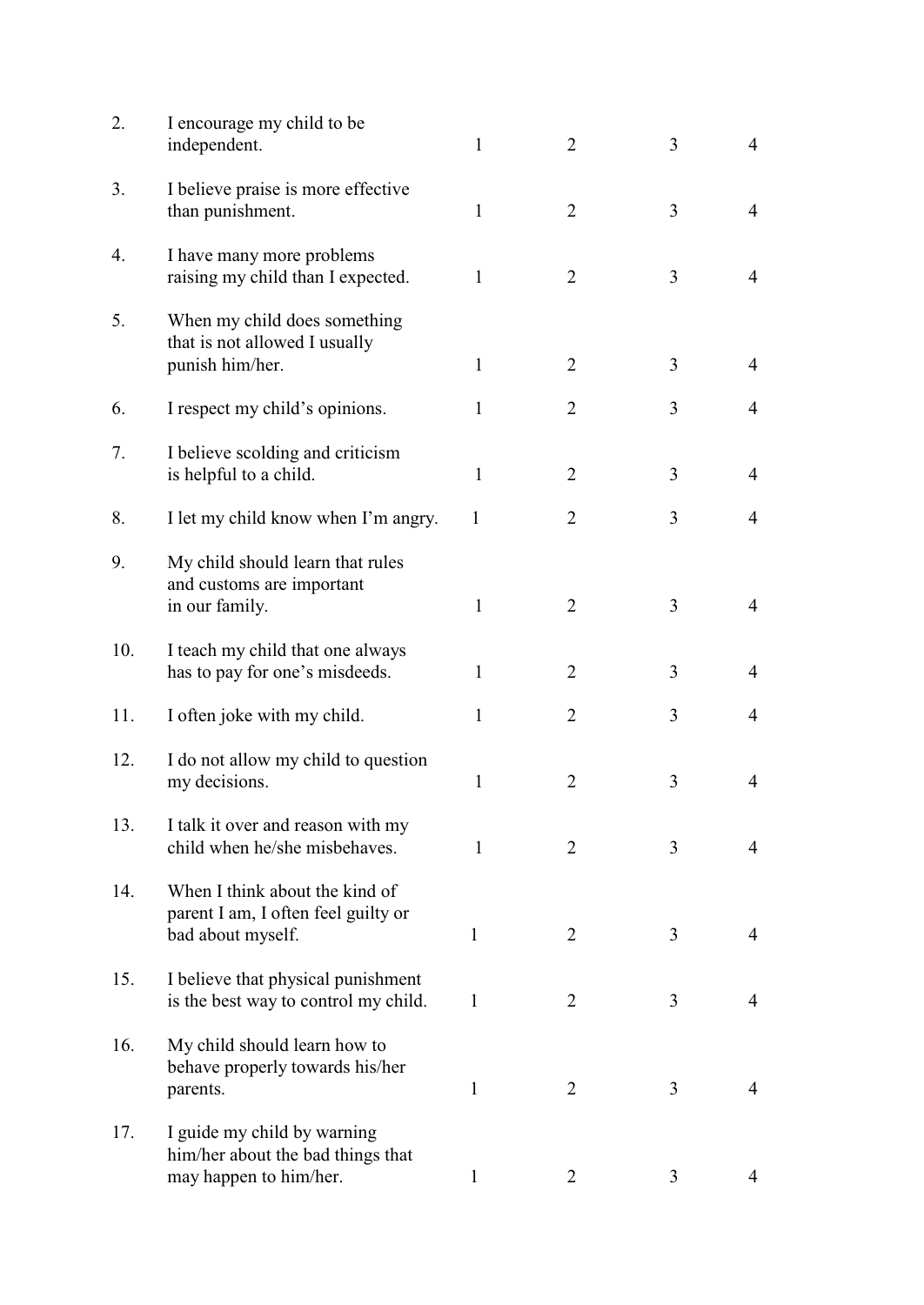| 18. | I often feel that the task of<br>upbringing is too much for me.                          | 1            | $\overline{2}$ | 3 | 4 |
|-----|------------------------------------------------------------------------------------------|--------------|----------------|---|---|
| 19. | I often show my child that I<br>love him.                                                | 1            | $\overline{2}$ | 3 | 4 |
| 20. | I find myself less able to take<br>care of my child than I thought<br>I would have been. | 1            | $\overline{2}$ | 3 | 4 |
| 21. | I am easygoing and relaxed with<br>my child.                                             | $\mathbf{1}$ | $\overline{2}$ | 3 | 4 |
| 22. | It is important that children obey<br>their parents.                                     | $\mathbf{1}$ | $\overline{2}$ | 3 | 4 |
| 23. | My child and I have a good<br>relationship.                                              | $\mathbf{1}$ | $\overline{2}$ | 3 | 4 |
| 24. | I usually take my child's<br>preferences into account in<br>making plans for the family. | 1            | $\overline{2}$ | 3 | 4 |
| 25. | A child should not keep secrets<br>from their parents.                                   | $\mathbf{1}$ | $\overline{2}$ | 3 | 4 |

# 49. To what extent do the following describe the atmosphere at your home?

|                            | Very<br>much so | Fairly<br>well | Somewhat | Only a<br>bit  | Not at<br>all |
|----------------------------|-----------------|----------------|----------|----------------|---------------|
| Warm, caring               | 1               | $\overline{2}$ | 3        | $\overline{4}$ | 5             |
| Encouraging                | 1               | $\overline{2}$ | 3        | $\overline{4}$ | 5             |
| Trusting,<br>understanding | $\mathbf{1}$    | $\overline{2}$ | 3        | 4              | 5             |
| Open                       | 1               | $\overline{2}$ | 3        | $\overline{4}$ | 5             |
| Strict                     | $\mathbf{1}$    | $\overline{2}$ | 3        | $\overline{4}$ | 5             |
| Unjust                     | $\mathbf{1}$    | $\overline{2}$ | 3        | $\overline{4}$ | 5             |
| Quarrelsome                | 1               | 2              | 3        | 4              | 5             |